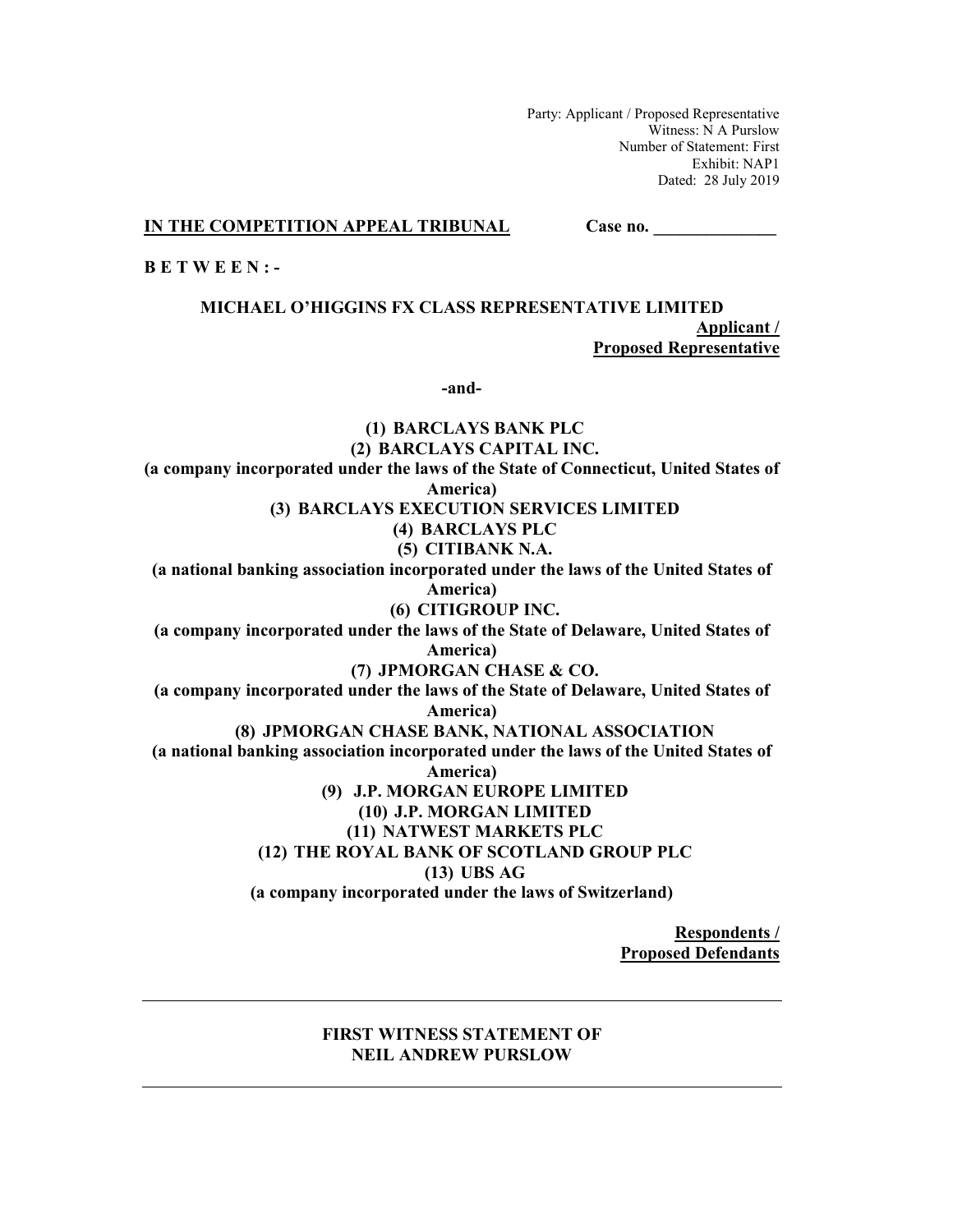I, **NEIL ANDREW PURSLOW**, of Therium Capital Management Limited, whose registered address is 11 Staple Inn, London, England, WC1V 7QH, **WILL SAY**:

### **Introduction**

- 1. I am a solicitor with over 20 years' experience in private practice as in-house counsel and in litigation funding. I am a Director, Co-Founder, and Chief Investment Officer of Therium Capital Management Limited ("**TCML**").
- 2. TCML is a UK-based company, wholly-owned by Therium Group Holdings Limited ("**TGHL**"), which is registered in Jersey. TGHL and its related entities ("**Therium Group**") are in the business of providing litigation funding. Therium Group has a diverse investor base providing it with a stable capital platform for its funding activities. TCML is a litigation sub-advisor to Therium Group investment vehicles and advises the Therium Group on its funding of large-scale litigation and arbitration in the UK. Therium Litigation Finance Atlas AFP IC is a Jersey entity through which Therium Group funds litigation, including the above proceedings by the proposed class representative, Michael O'Higgins FX Class Representative Limited (the "**Proposed Representative**").
- 3. For ease, I will collectively refer to TCML, TGHL, and Therium Litigation Finance Atlas AFP IC and their affiliates as "Therium" in this witness statement.
- 4. I make this statement in the context of a claim proposed to be brought before the Competition Appeal Tribunal (the "**Tribunal**") on a collective, opt-out basis under section 47B of the Competition Act 1998 (the "**Proposed Collective Proceedings**" or "**Claim**"). The Proposed Collective Proceedings would be brought on behalf of persons who entered into certain relevant foreign exchange transactions in the period 18 December 2007 to 31 January 2013 (the "**Proposed Class**"). Further information about the Proposed Class is contained in the witness statement of the Proposed Representative and the Collective Proceedings Claim Form, which I understand will be filed at the same time as this statement.
- 5. I make this statement in my capacity as Chief Investment Officer of TCML and I am duly authorised by TCML to make this statement in order to outline the core terms of the funding arrangements between Therium and the Proposed Representative, including the arrangements entered into to allow the Proposed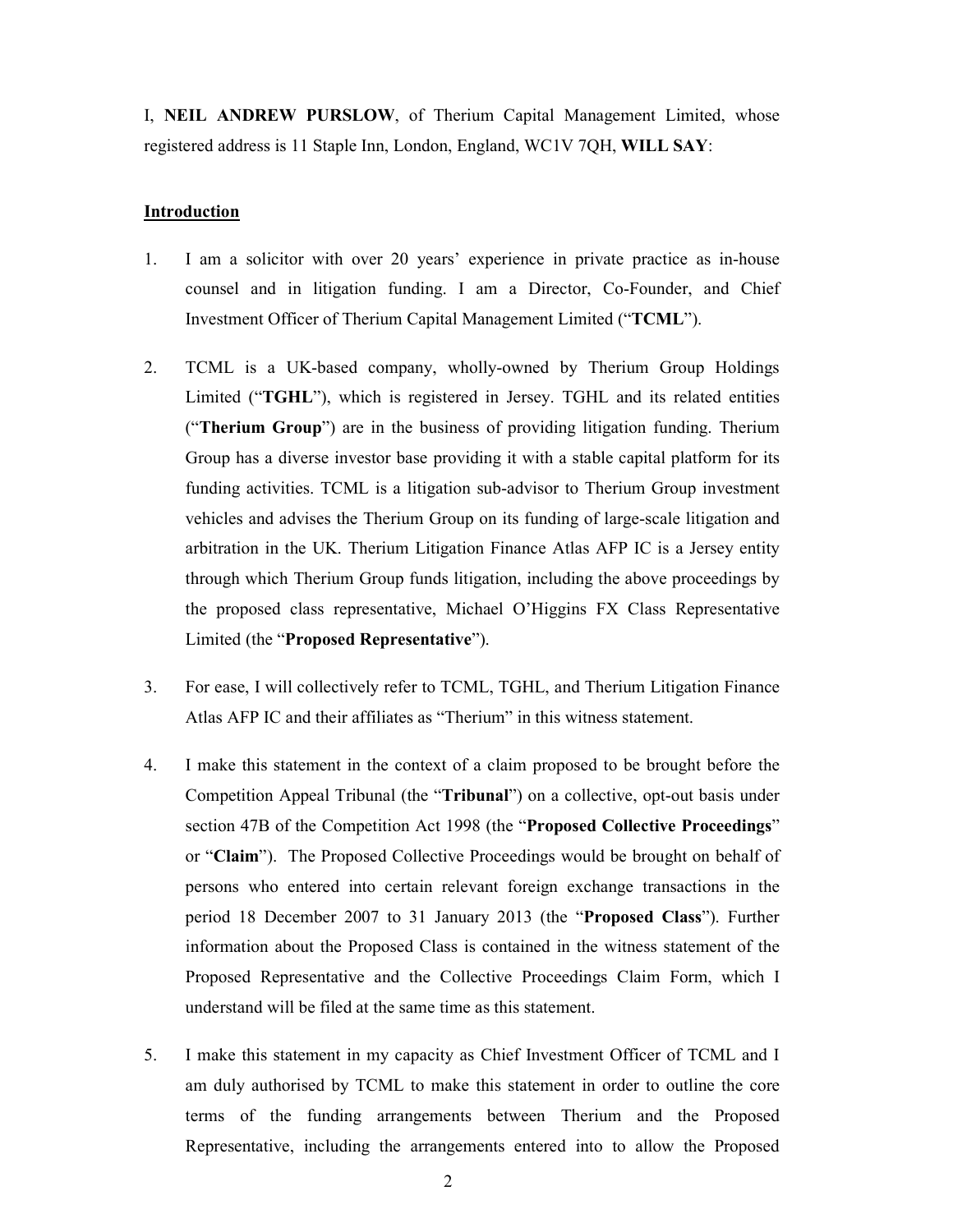Representative to meet any adverse costs order made by the Tribunal. The funding arrangements are contained in a litigation funding agreement between Therium and the Proposed Representative which is, or will be, dated on or around the date of this witness statement (the "**LFA**"). A copy of the LFA is exhibited to this witness statement marked "**NAP1 (Confidential Exhibit)**". Unless otherwise stated, defined terms used in this statement are adopted from the LFA.

- 6. In particular, in this witness statement I will:
	- a. outline the market leading position, experience, and financial strength, of Therium;
	- b. set out the key considerations which underpin the funding arrangements set out in the LFA; and
	- c. outline and explain the key terms of the LFA, including in relation to protection against adverse costs.
- 7. Except where I state to the contrary, I am able to state the matters in this witness statement from my own knowledge. As such, the facts contained in this witness statement are true to the best of my knowledge, information and belief, save where otherwise indicated in which case I identify the source of my information.

#### **Therium**

- 8. Founded in 2009, Therium is one of the longest-established litigation funders in the world. In its 10-year history, Therium has funded claims valued at USD 36 billion. We have a track record of successfully investing across 17 different funds and we are active across five continents in litigation and arbitration finance. We have raised over USD 1.07 billion since 2009. Our latest funding round raised USD 430 million in 2019.
- 9. In 2018, Therium was ranked as a Tier 1 Litigation Funder in Chambers and Partners' inaugural litigation support directory in the category "*Litigation Support Rankings: Litigation Funding in UK-Wide*" and in June 2019 was again ranked in Tier 1 of that same category. It is public knowledge that Therium is currently funding another collective action before the Tribunal, Case 1289/7/7/18 *Road Haulage Association Limited v Man SE and others*.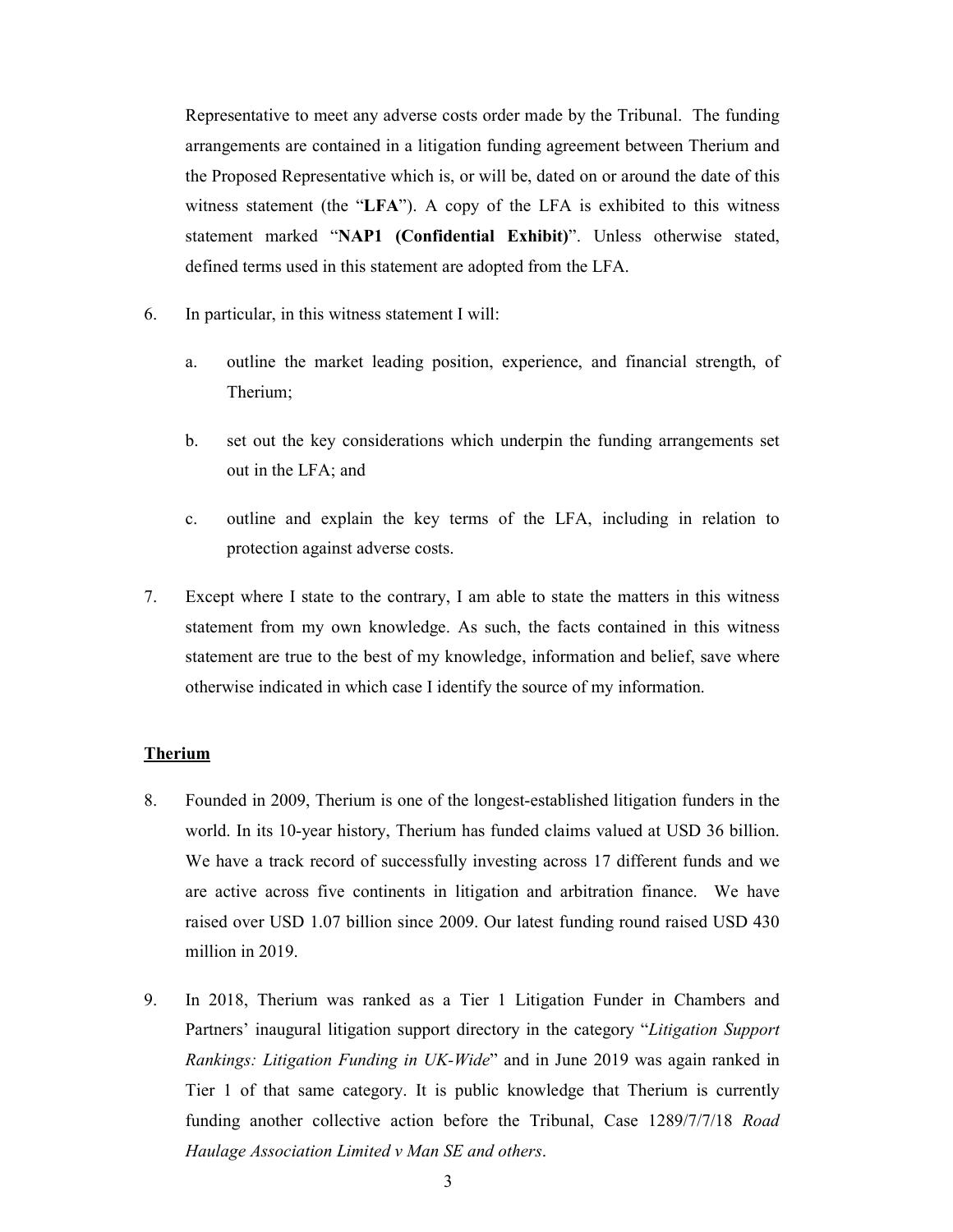- 10. Therium is a founding member of the Association of Litigation Funders of England and Wales (the "**ALF**"). Established in 2011 following a recommendation by the Civil Justice Council, the ALF is a self-regulatory body, dedicated to promoting best practice in the litigation funding industry. I have sat on the board of the ALF on behalf of TCML from 2013 to date. The ALF Code of Conduct (the "**ALF Code**") imposes various requirements on its members, including the obligation on funders to maintain adequate financial resources at all times to meet their obligations and to cover aggregate funding liabilities under all of their funding agreements for a minimum period of 36 months. The ALF Code also governs what provisions a litigation funding agreement should (or should not) contain. Therium Litigation Finance Atlas AFP IC is an Associated Entity of TCML within the meaning of that term in the ALF Code. The ALF Code provides that members of the ALF will ensure that their Associated Entities are compliant with the ALF Code, including the maintenance of adequate financial resources to meet their funding obligations. TCML is therefore responsible for the compliance of Therium Litigation Finance Atlas AFP IC with the ALF Code.
- 11. In light of the foregoing, I am very confident that Therium will be in a position to meet all the commitments it has made to fund the Claim, as set out in the LFA.

## **The funding arrangements for the Claim: key underlying considerations**

- 12. Amongst other requirements including those mentioned above, the ALF Code also governs what provisions a litigation funding agreement should (or should not) contain. On joining the ALF, all members, including Therium, are required to have their standard form funding agreement reviewed by the ALF's counsel to ensure compliance with the ALF Code.<sup>1</sup> A version of Therium's standard form litigation funding agreement (on which the LFA is based) is included as an appendix to a textbook on third party funding published by Oxford University Press.<sup>2</sup> The LFA does not materially differ from Therium's standard form funding agreement in any respect that would render it non-compliant with the ALF Code.
- 13. In developing and agreeing the LFA, both I personally and Therium collectively were, of course, aware of previous cases that had been brought on a collective, opt-

 $\frac{1}{1}$  For the avoidance of doubt, Therium does not, by confirming that this review took place, waive any privilege in relation to that view, including in relation to any advice provided.

N. Rowles-Davies and J. Cousins QC, *Third Party Litigation Funding* (1<sup>st</sup> edn, OUP 2014) 221.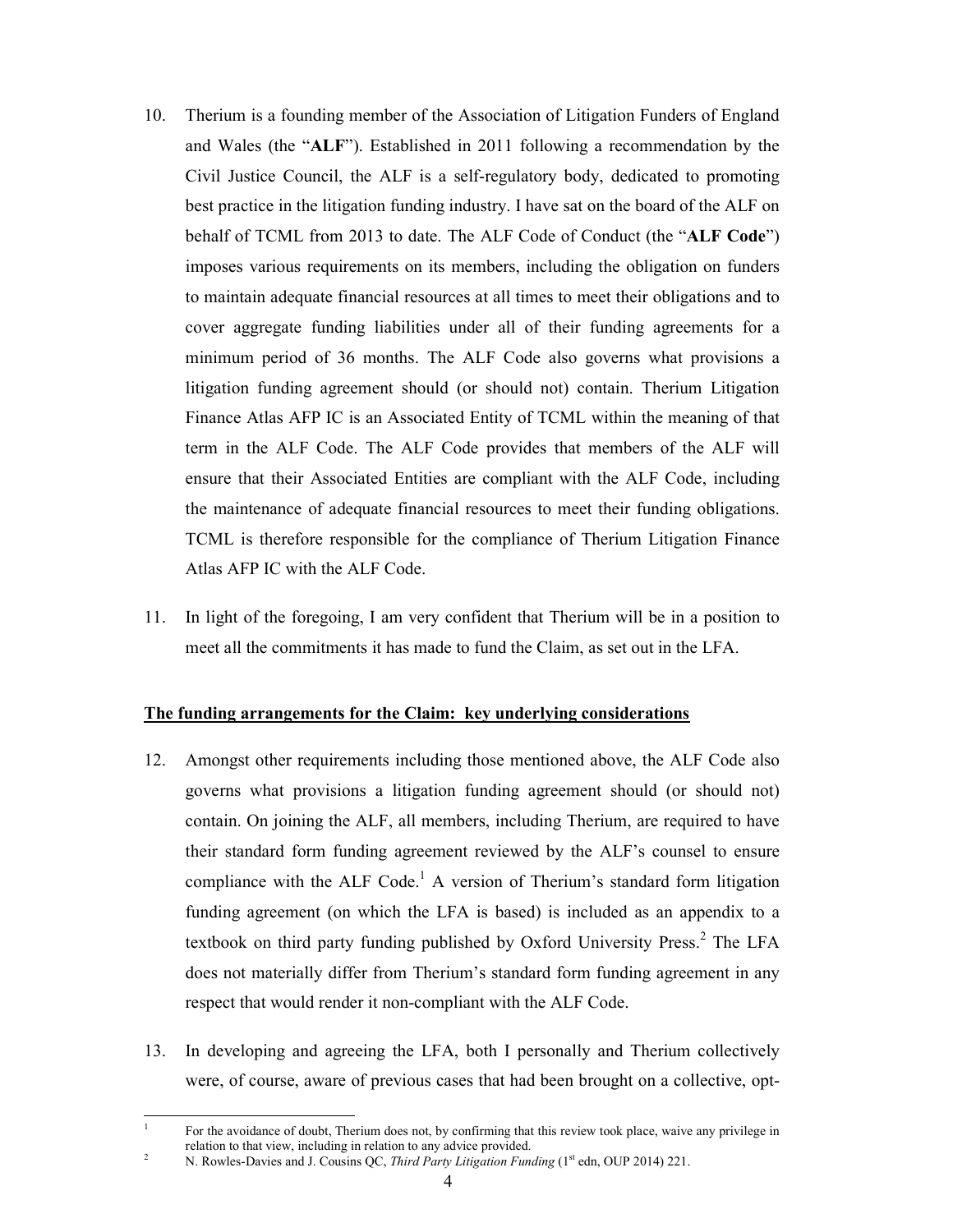out basis pursuant to the regime in section 47B of the Competition Act 1998. In particular, we were very conscious of the terms of the decision made by the Tribunal in *Walter Merricks CBE v MasterCard Incorporated & Ors* [2017] CAT 16 (the "**Merricks CAT Judgment**") and the Court of Appeal's judgment on appeal [2019] EWCA Civ 674 (the "**Merricks COA Judgment**") (together the "**Merricks Judgments**"). Further, as I explain above, Therium is currently funding the class representative's proposed collective action in Case 1289/7/7/18 *Road Haulage Association Limited v Man SE and others* before the Tribunal. Taking into account the foregoing, the LFA has been drafted: (i) to ensure compliance with the ALF Code; (ii) to ensure compliance with the guidance of the Tribunal set down in the Merricks Judgments; and (iii) drawing on Therium's knowledge of, and experience in, collective action proceedings before the Tribunal.

- 14. In light of the Merricks Judgments, Therium is acutely aware of the risks associated with bringing collective, opt-out proceedings like the Claim. Of course, all litigation is associated with some risk, but it is clear that even obtaining a Collective Proceedings Order to allow substantive litigation to commence is a particularly complicated and multi-faceted process which can be expected to be contested. The funding arrangements set out in the LFA, including the return to which Therium is entitled pursuant to the LFA, are predicated on that risk analysis. Based on my experience of litigation funding, including in collective proceedings before the Tribunal, I believe the terms and obligations contained within the LFA to be market standard for significant litigation of this type.
- 15. When drawing up and entering into the LFA, Therium was also cognisant of the need to avoid any conflicts of interest. As experienced funders of litigation, Therium is aware of the interplay between litigation finance and the rules on champerty and maintenance. As a result, although the LFA makes a significant budget available to the Proposed Representative, the funding arrangements reflect the fact that the interests of the Proposed Class come first, and Therium will only receive any monies in addition to what is recovered from the Proposed Defendants if: (i) there are any unclaimed damages following distribution to the Proposed Class; and (ii) the Tribunal considers it appropriate to make such an order for payment to Therium.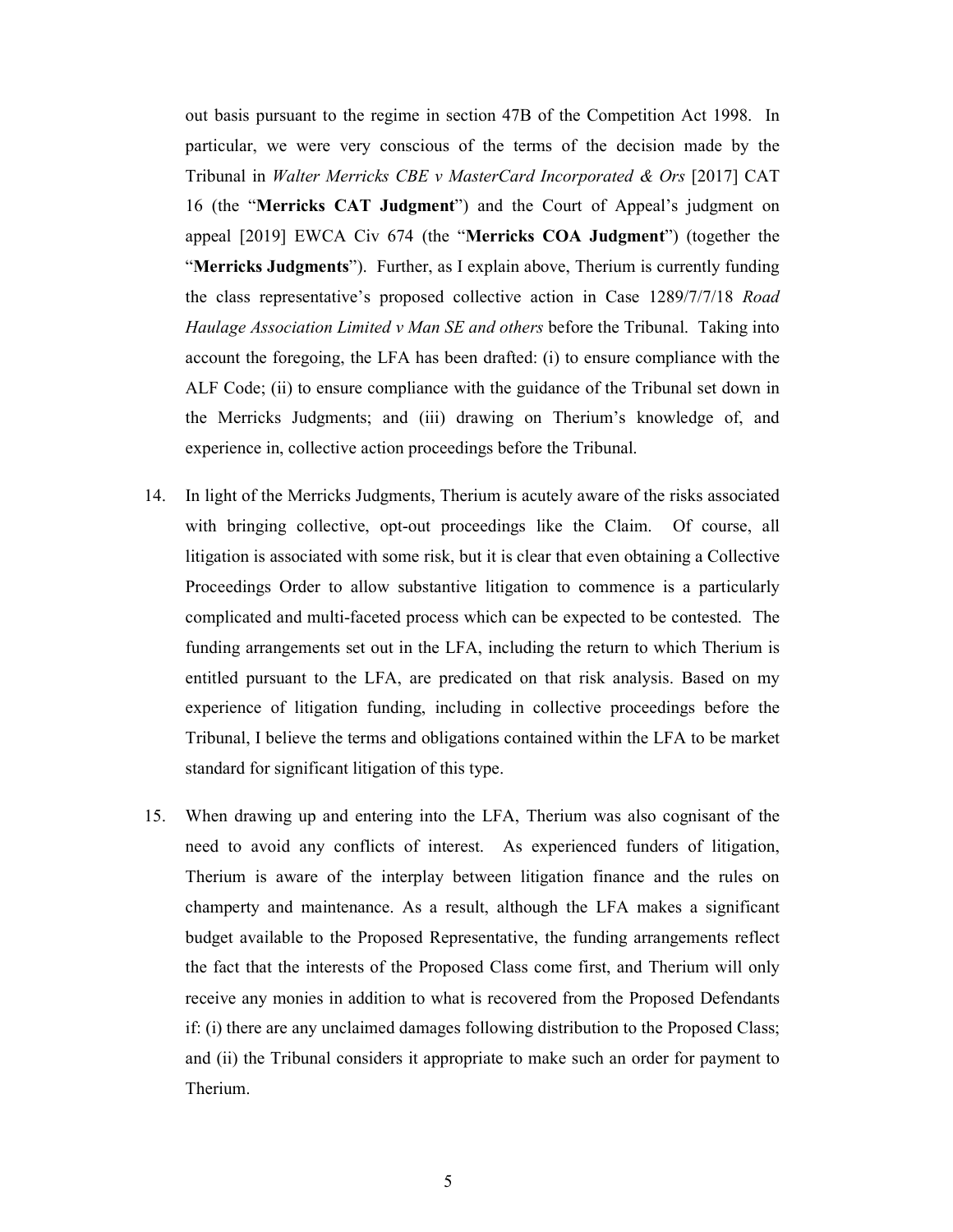- 16. Finally, I also wish to underline that Therium will have no control over the conduct of the Claim and so it will not be able in any way to influence the process by which damages are distributed or procure that some portion of damages remain undistributed. In this regard, pursuant to clauses 9.2 and 9.3 of the ALF Code, Therium has agreed that it will not "*take any steps that cause or are likely to cause the Funded Party's solicitor or barrister to act in breach of their professional duties*" or "*seek to influence the Funded Party's solicitor or barrister to cede control or conduct of the dispute to the Funder*." In the interests of discharging its obligations to investors and protecting its investment, Therium will, however, maintain oversight of the Claim. Further, I note both my personal, and Therium's institutional, knowledge of the judgment of the Court of Appeal in *Excalibur Ventures LLC & Ors v Texas Keystone Inc.* [2016] EWCA Civ 1144, in which the ALF intervened. That judgment requires funders to continually assess and review claims in which they have an interest to ensure that they are brought on a proper and sound basis, and offers guidance as to the role of a funder in English litigation.
- 17. I refer, in this regard, to the following provisions of the LFA:
	- a. Clause 9.1, which provides that "*nothing in this Agreement entitles Therium to interfere in the conduct of the Claim and/or the Proceedings*";
	- b. Clauses 9.2.7(a) and (b), which respectively require the Proposed Representative to "*keep Therium promptly informed of any significant developments in the Proceedings*" and to "*make a monthly summary report in such form as Therium may reasonably require to Therium regarding the overall progress and conduct of the Proceedings, the prospects of success of the Claim, the Costs incurred against the Project Plan and the expected exposure to adverse costs*"; and
	- c. Clause 9.7, which confirms that "*nothing in this Agreement shall permit Therium to override any advice given by the Solicitors or Counsel*" to the Proposed Representative.

### **The LFA: outline**

18. I set out below the key provisions of the LFA. I note that Therium regards aspects of the LFA as confidential and commercially sensitive. For this reason, we have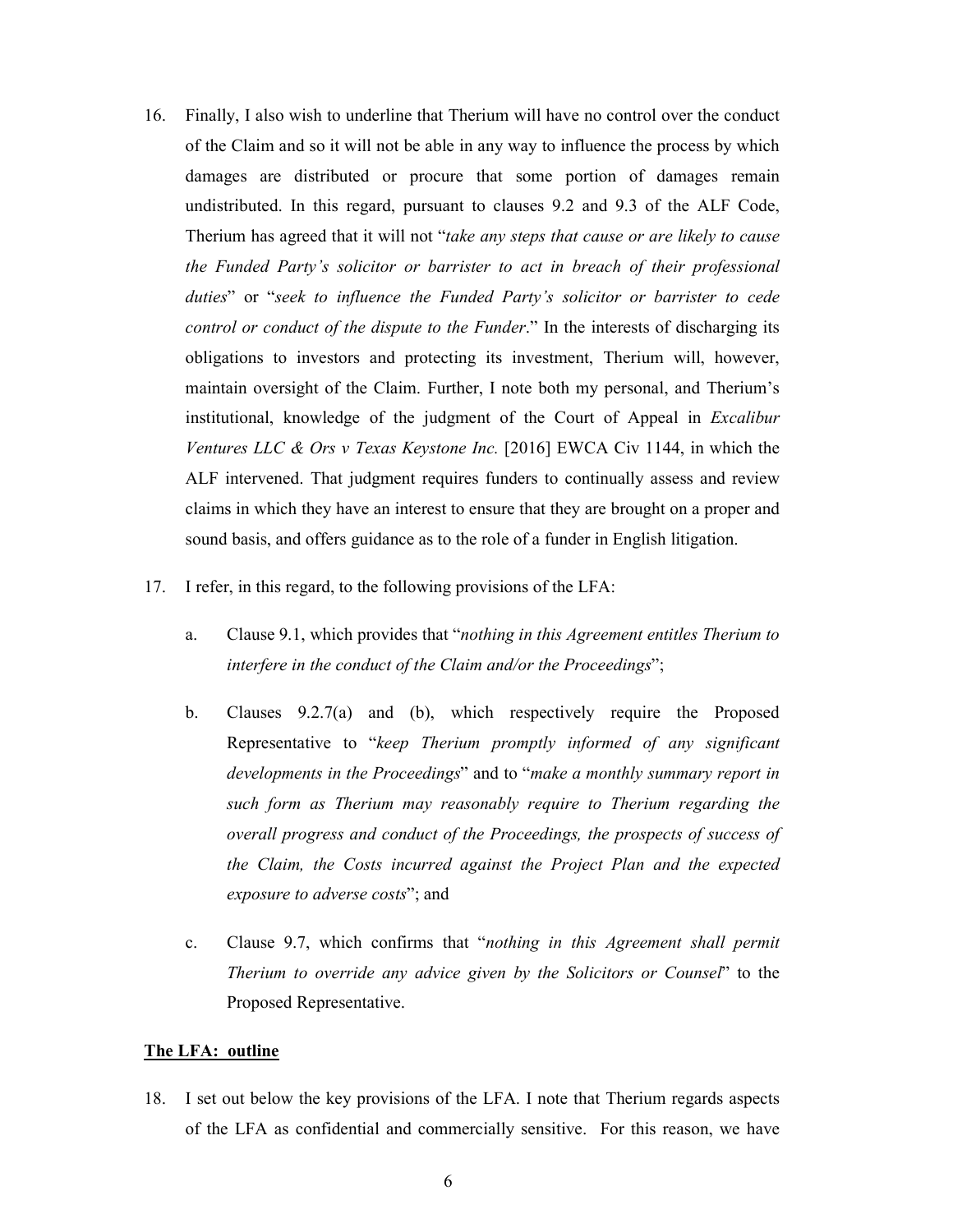asked the Proposed Representative to seek appropriate confidentiality protections prior to disclosing the LFA.

- a. **Jurisdiction and governing law** (clause 28): The LFA is governed by the law of England and Wales. Disputes under the LFA are ultimately to be determined in arbitration under London Court of International Arbitration Rules in London.
- b. **Total amount invested** (Schedule 1 and Appendix 1): Therium has committed £29,375,043 to fund all elements of the Claim, such amounts to be paid in tranches. The funding is structured in tranches for commercial reasons that relate to how Therium charges for provision of the capital necessary to comply with the ALF Code. Until tranches are formally incepted, they do not become Committed Funds, which means those funds would not be included for the purposes of calculating Therium's Contingency Fee should the case conclude before the full budget committed to the Claim is drawn. This is to the benefit of the Proposed Class, where (for example) the Claim settles early, because in certain scenarios Therium's Contingency Fee is calculated as a multiple of the Committed Funds. The alternative (i.e., having the full amount of funding as "Committed Funds" from the outset) could make the funding more expensive if the Claim settled early.

Pursuant to the Project Plan, which is set out at Appendix 1 of the LFA, the funding will cover, amongst other items, counsels' fees, the fees of the Proposed Representative's solicitors (Scott+Scott Europe LLP ("**Scott+Scott**")), and other disbursements (such as expert fees). Further, a portion of the committed capital of £29,375,043 has been allocated to pay premiums on the After The Event ("**ATE**") insurance policy that has been obtained by the Proposed Representative (as required by clause 8.1 of the LFA). An outline of the sums committed is contained at Schedule 1 of the LFA.

c. **Termination provisions**: Any decision not to fund an additional tranche is subject to the provisions within clause 16 and the dispute resolution procedure contained within clause 27 of the LFA. Clause 16 allows Therium to terminate the LFA if it reasonably ceases to be satisfied as to the merits of the Claim or it reasonably believes that the Claim is no longer viable. This clause further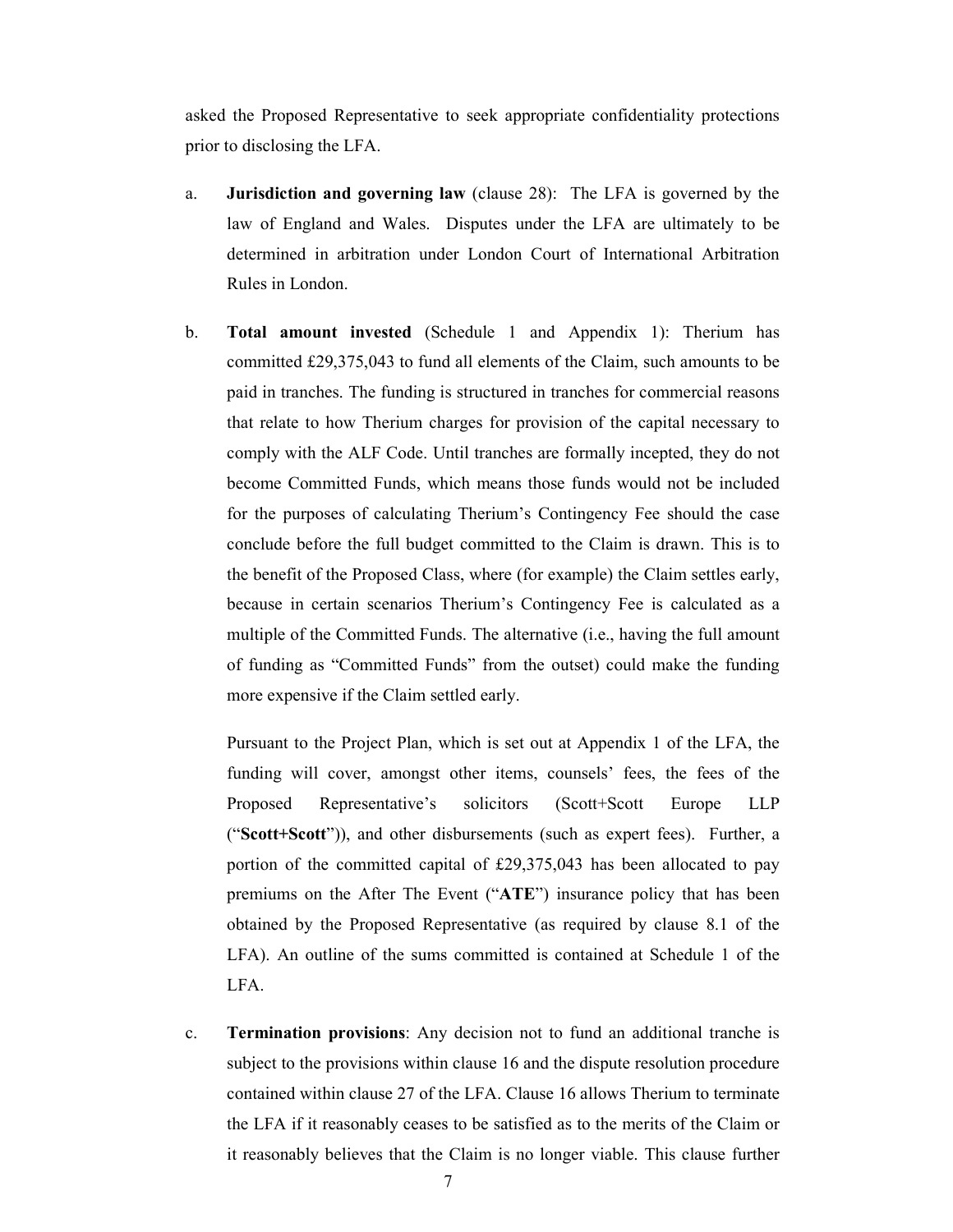provides that Therium can only terminate the LFA if it obtains a legal opinion from an independent Queen's Counsel in which it is stated that the prospects of securing recovery are 51% or less. This type of clause is both typical for the industry and commercially important for any third party funder. Any privately paying client would consider whether to commit more money to a claim at various junctures, and a third party funder should be in no different position. This is consistent with the *Excalibur* decision referred to at paragraph 16 above, which makes clear that there is a positive obligation on funders to continually review the merits of cases they are funding. That being the case, the commercial reality is that Therium is providing the Proposed Representative with funding as an investment. If the Claim continues to have good prospects of success, Therium has no commercial reason to decline to incept subsequent tranches of funding; indeed it has every commercial reason to incept subsequent tranches of funding.

Clause 16.4 also allows Therium to terminate the LFA if it reasonably considers there has been a material breach of the LFA and the breach is not remedied within 20 days. Again, this type of clause is both typical and commercially important for a third party funder to include in a funding agreement. The Proposed Representative also has 20 days in which to remedy an alleged breach.

Any dispute in relation to termination is subject to the dispute resolution procedure at clause 27 of the LFA. This provides that in the event of a dispute between the Proposed Representative and Therium as to termination, a binding opinion from an independent Queen's Counsel shall be obtained.

It should also be noted that the termination provisions in the LFA mirror those permissible under the ALF Code, which states that a funding agreement "*shall not establish a discretionary right for a Funder…to terminate a LFA in the absence of the circumstances described in clause 11.2*." Clause 11.2 provides for termination in the event a funder: (i) "*reasonably ceases to be satisfied about the merits of the dispute*"; (ii) "*reasonably believes that the dispute is no longer commercially viable*"; or "*reasonably believes that there has been a material breach of the LFA by the Funded Party*".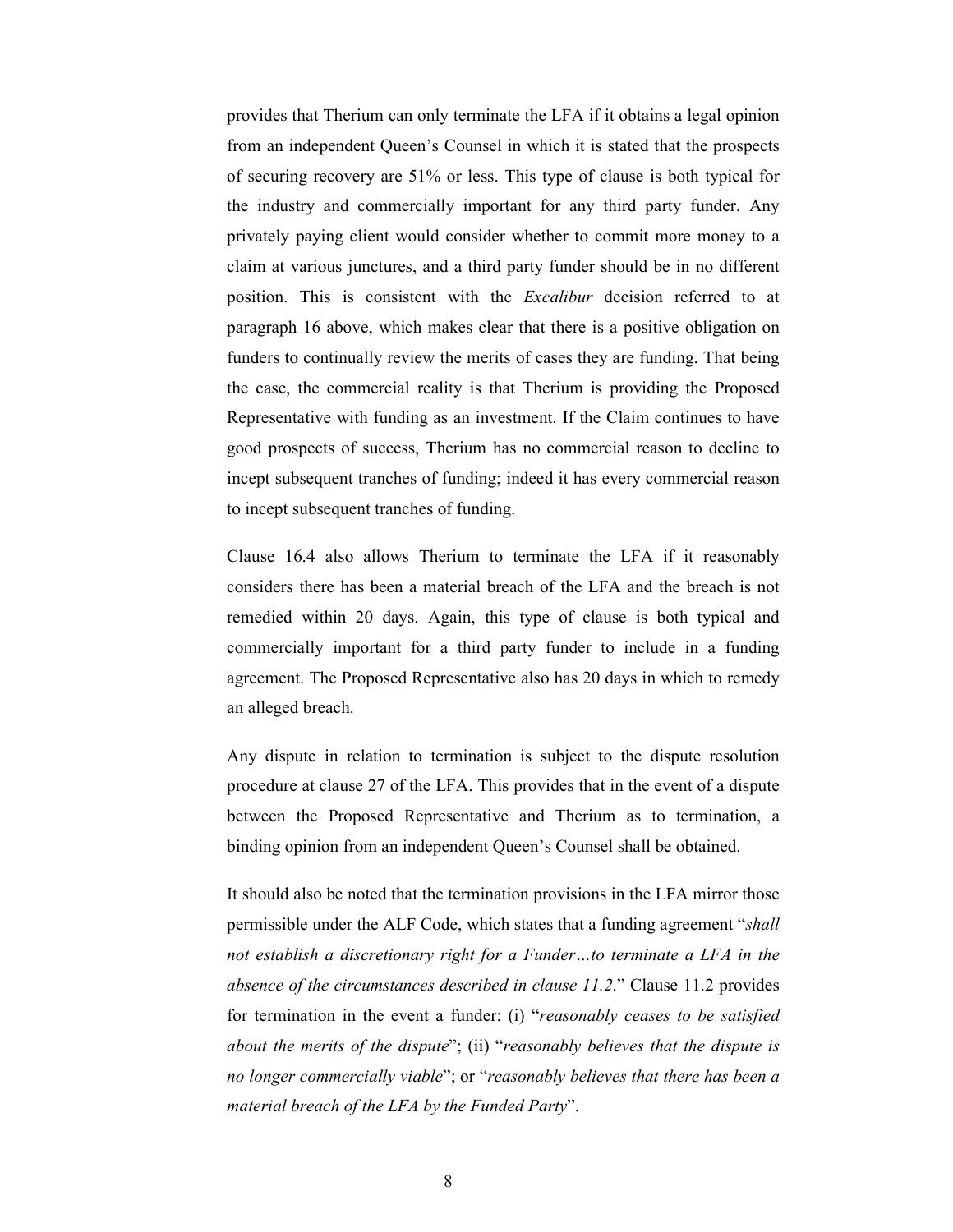d. **Therium's entitlement** (Schedule 1 and Appendix 3): If the Claim is successful, subject to there being sufficient undistributed damages, and subject to the approval of the Tribunal pursuant to section 47C(6) of the Competition Act 1998, Therium would be entitled to receive the following. First, repayment of all sums it had invested in the case pursuant to the LFA. Second, in respect of all tranches of funding ultimately incepted and therefore becoming Committed Funds (as discussed above), either: (a) the applicable multiple of the total Committed Funds across the tranches of funding incepted; or (b) if greater, a percentage of the total value of the damages awarded by the Tribunal, or under any settlement agreement that is reached between the parties, as set in greater and more precise detail in the LFA (the "**Contingency Fee**"). The applicable multiple upon which the Contingency Fee may be calculated increases incrementally dependent on the length of the period between the execution of the LFA and the date of payment to Therium of the Contingency Fee. Likewise, the applicable percentage upon which the Contingency Fee may be calculated increases incrementally and is driven by the total amount of damages ultimately awarded by the Tribunal or agreed between the parties by way of a settlement, before onward distribution to the Proposed Class. The effect of this structure is that members of the Proposed Class claiming their share of the damages will receive 100 per cent of their entitlement without deduction for the Contingency Fee, as intended by the Tribunal's Rules.

The sums due to Therium, to the ATE providers, and to Scott+Scott as the Proposed Representative's solicitors, in the event of a successful prosecution of the Claim, will be paid out in accordance with the terms of the Priorities Agreement, a copy of which is appended to the LFA. In executing the Priorities Agreement, the parties to it agree to the priority order of payment from recoveries achieved in the prosecution of the Claim set out therein, whether those recoveries are made by way of an award by the Tribunal or settlement. In the context of the Priorities Agreement, recoveries are confined to such amounts as the Tribunal may order. Therium's entitlements, and the entitlements of all other parties to the Priorities Agreement, automatically abate to the levels that the Tribunal may order (if it does so). The Priorities Agreement also sets out the arrangements to be followed in the event that: (i)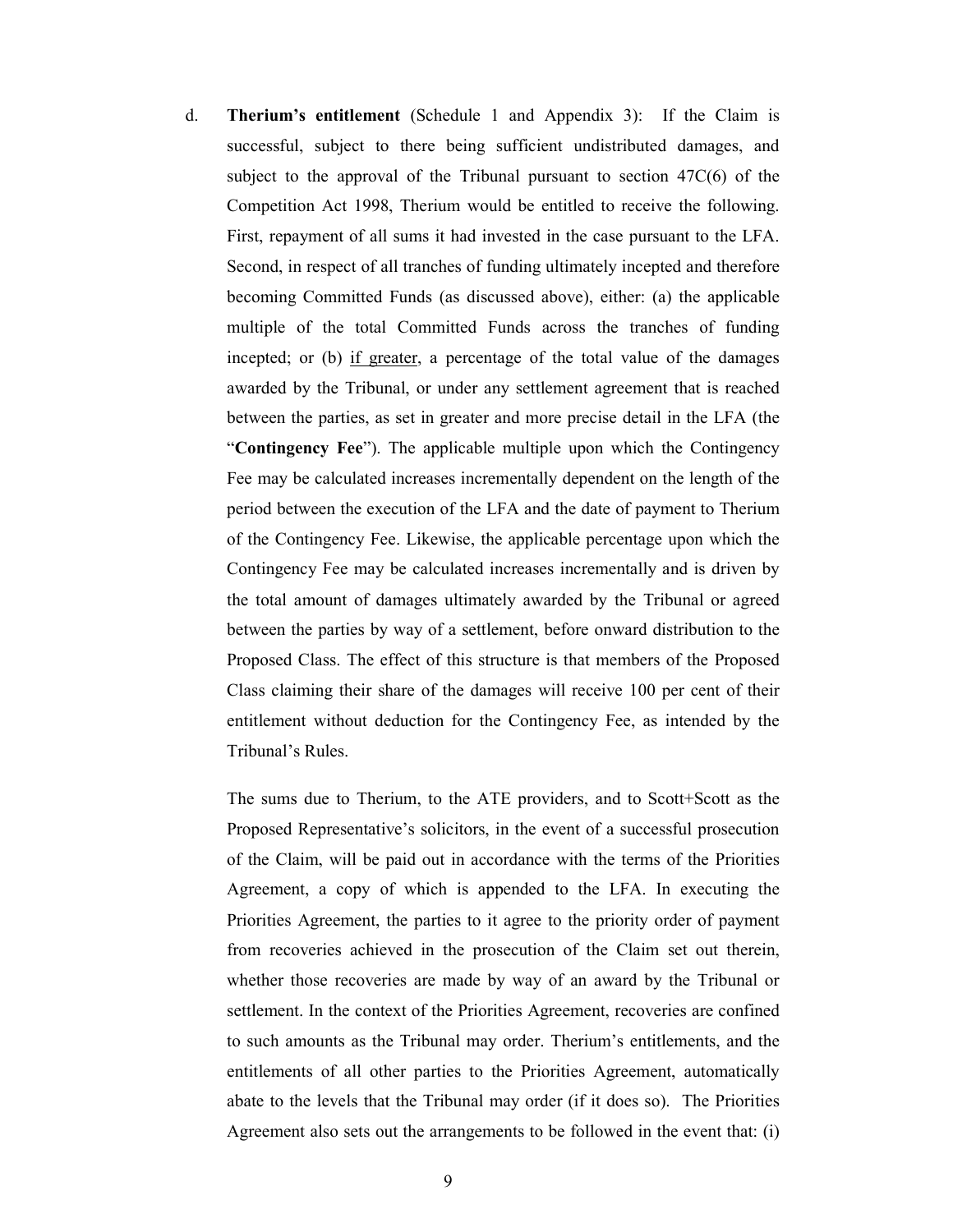recoveries made by the Proposed Representative are insufficient to discharge in full the sums that are expected by the parties under the LFA and Priorities Agreement; (ii) there are surplus undistributed damages remaining after deduction of the sums due to all of the concerned parties to the Priorities Agreement; and/or (iii) any disagreements arise between the parties to the Priorities Agreement relating to the order and/or amounts of payment to be made.

19. Whilst Therium has every confidence in the LFA for the reasons I set out in this statement, I am aware of the fact that the funding arrangements Therium has entered into with the class representative in Case 1289/7/7/18 *Road Haulage Association Limited v Man SE and others* (to which I refer at paragraphs 9 and 13 above) are currently being considered by the Tribunal and a judgment is anticipated in due course (the "**Trucks LFA judgment**"). I can confirm that Therium will review the Trucks LFA judgment when it is handed down by the Tribunal and consider whether, in light of the Trucks LFA judgment, it might be appropriate to work with the Proposed Representative to seek to amend certain provisions of the LFA. Therium's rights are reserved in this regard.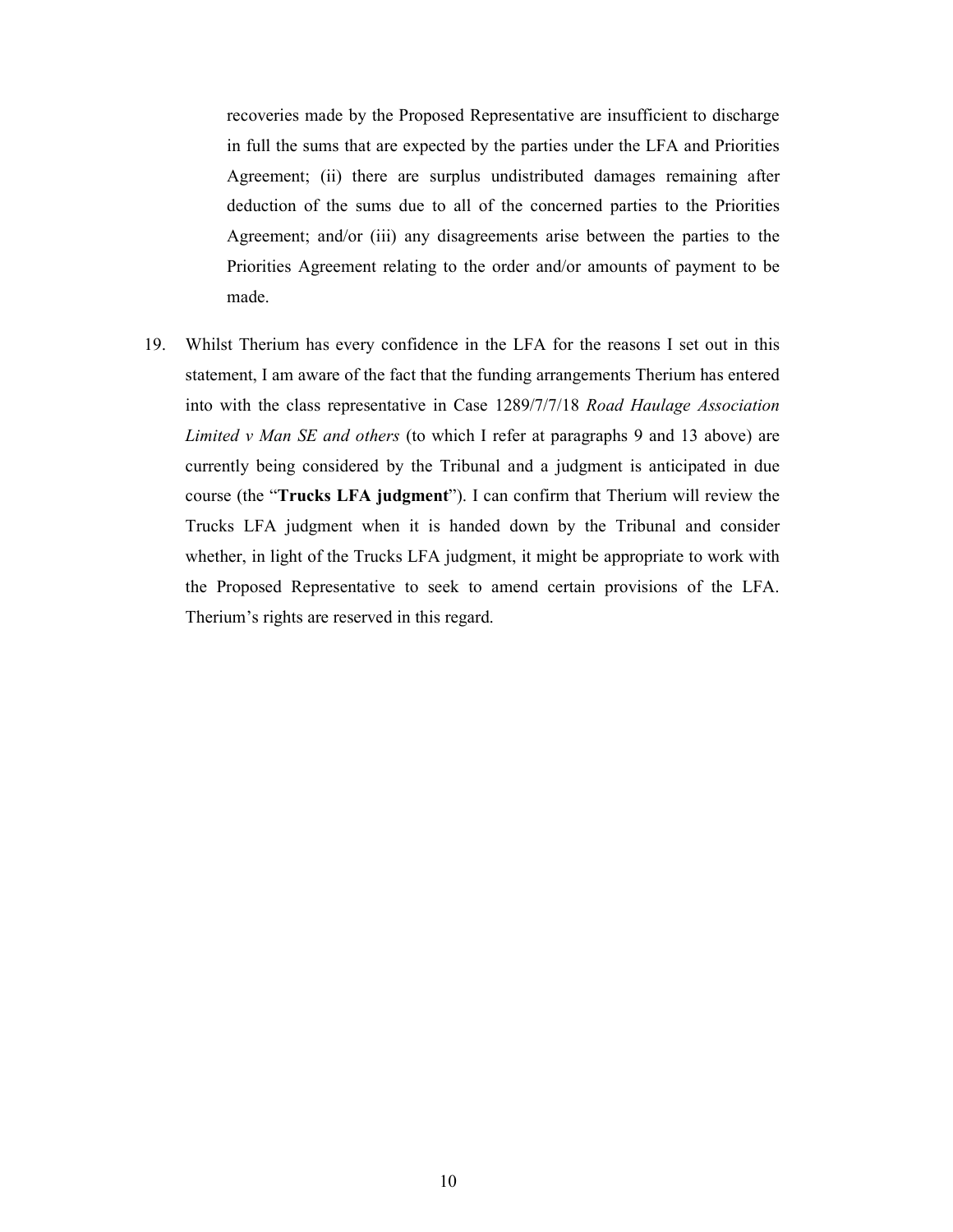# **STATEMENT OF TRUTH**

I believe that the facts stated in this witness statement are true.

Signed: Niel function

NEIL ANDREW PURSLOW

Date:  $28$  July 2019